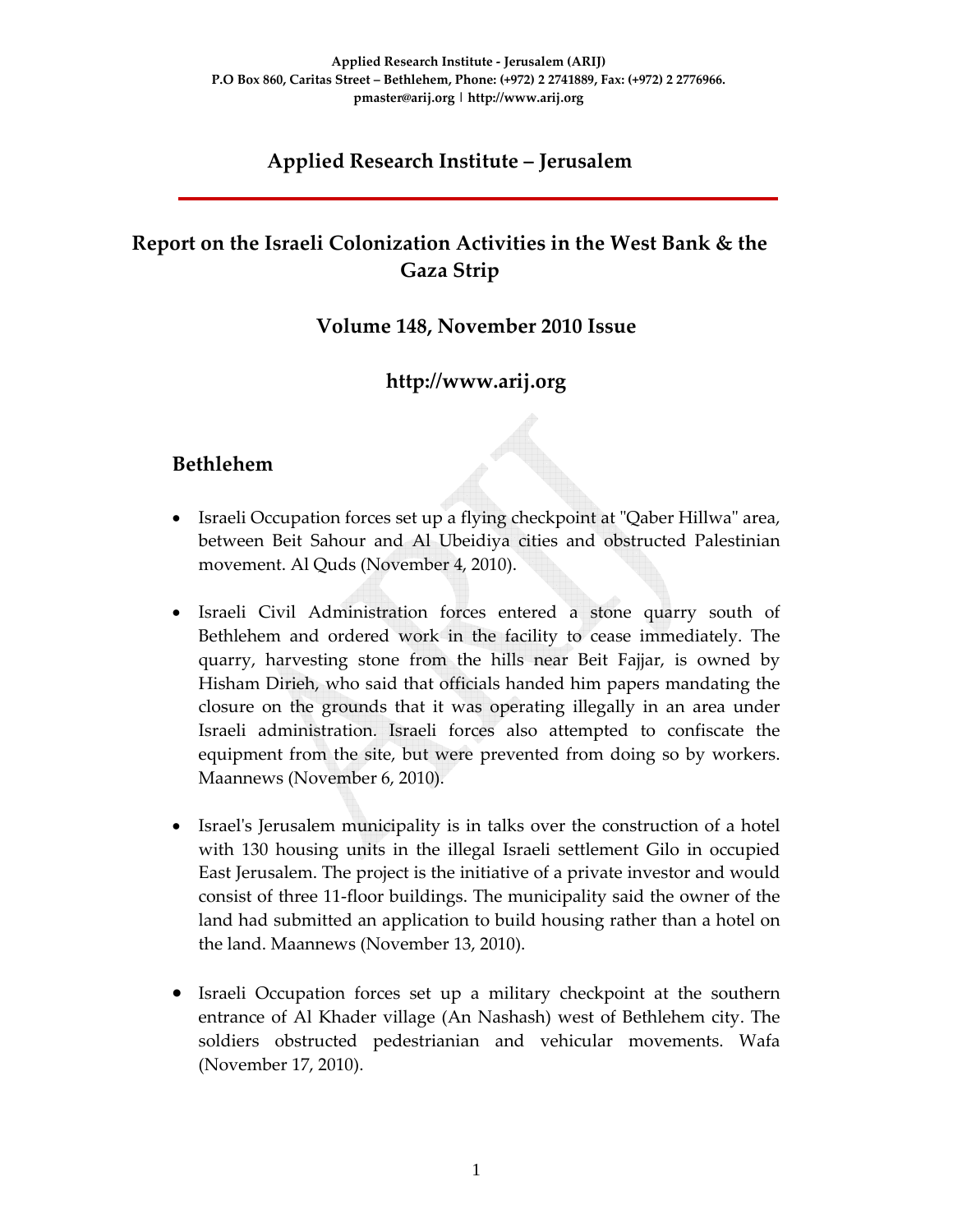- The Israeli Occupation forces raided Khallet Hajja area east of Beit Fajjar village and confiscated havey machinery used to extract the stone, including: a bulldozer, and excavator 'Bagger' and deployment machine, all owned by Ahmad Saʹad. Wafa (November 23, 2010).
- Israeli Occupation Authorities handed out residents of Al Ma'sara village south of Bethlehem city military orders to stop the construction at two houses and a Mosque in the village. The first house is owned by Mahmoud Ahmad Zawahra (200 square meters) while the second house is owned by resident ʹAwad Hasan Muhammad Zawahra (230 square meters). Maannews (November 29, 2010).

#### **Hebron**

- Israeli occupation bulldozers resumed land razing in the area near Karmei Zur settlement established on lands of Beit Ummer and Halhul cities north of Hebron city. The Israeli occupation forces also hindered Palestinian farmers of beit Ummer town from accessing Wadi Abu Rmeish area located next to Beit ʹAyn and Karmei Zur settlements. Al Quds (November 3, 2010).
- The Israeli Occupation authorities issued a military order which renews the closure of 19 streets in the Old City of Hebron utill April 30, 2011. The order includes the prayersʹ road, Al Shuhada street, the main road in Tel Ar Rumeida and Al Sahla quarter. Al Ayyam (November 5, 2010).
- Israeli settlers of Kiryat Arbaʹ settlement east of Hebron city attacked a number of Palestinian houses in the city owned by Falah Dʹies and Fathi Ar Razem. Settlers also resumed work at a new colonial road which is still pending at court. Al Ayyam (November 8, 2010).
- Israeli occupation forces confiscated a cement mixer and a pump belonging to Zalloum Company Monday in Bet Awwa south of Hebron. A Zalloum company employee said he was using the mixer when forces raided the area and confiscated it. Maannews (November 9, 2010).
- The Israeli settlers started rehabilitaing a road in Wadi Al Hussein area in the Old city of Hebron city and stormed the lands of Sʹiefan and Jaber Families. Al Quds (November 10, 2010).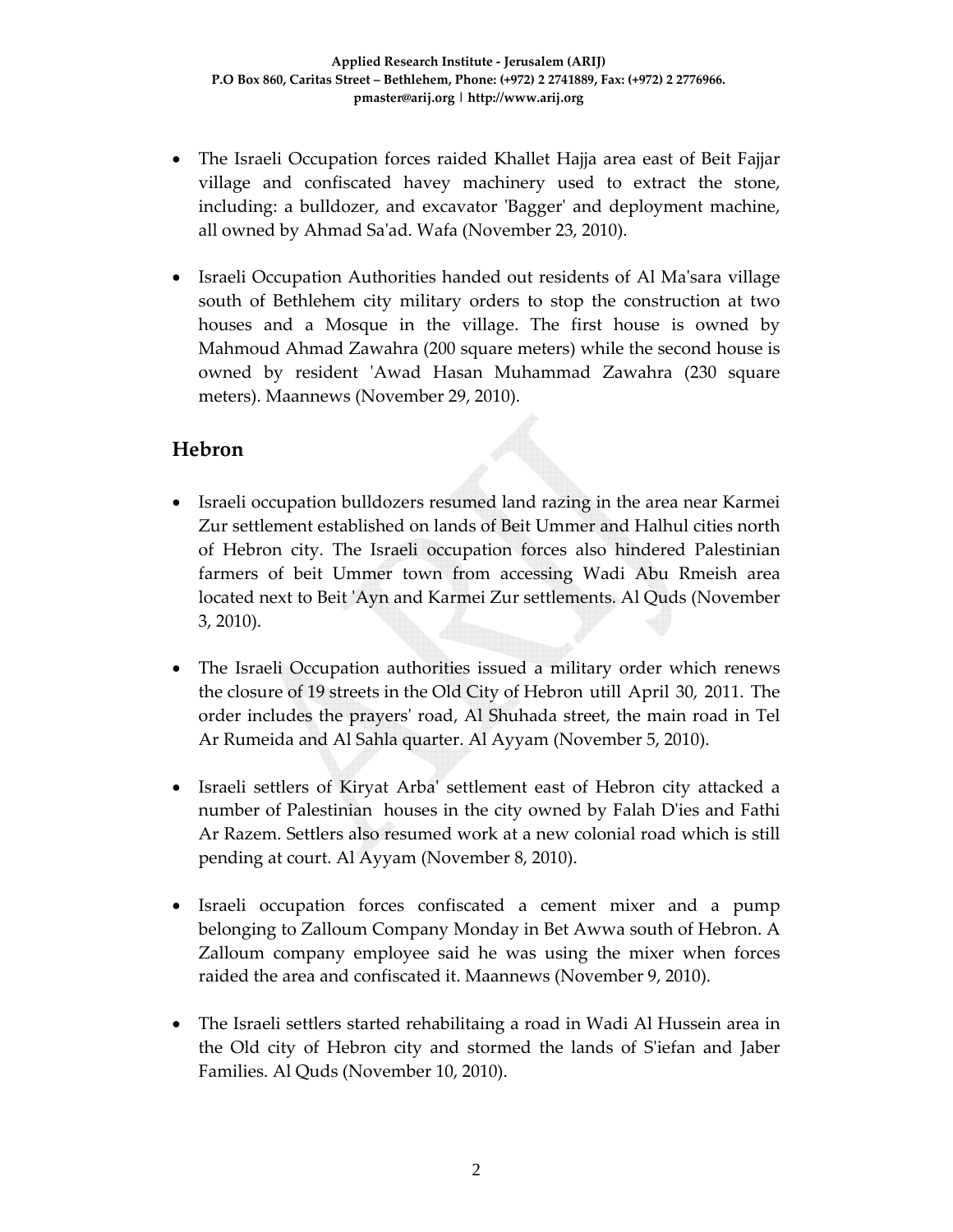- Fires ravaged agricultural lands in the southern West Bank near Hebron, in Jabaʹ village near Surif village, destroying 15 dunums of fruit groves and greenhouses. Beit Ummar farmers, whose lands were affected, said they believed residents of the nearby Bat Ayin settlement were behind the arson, which destroyed dozens of fig, olive and pine trees. The lands belonged to the families of Sha'ban and Al‐Hour. Maannews (November 11, 2010)**.**
- Israeli Occupation soldiers raided two Palestinian houses in Hebron city and Idhna town west of Hebron city. The houses are owned by Arafat Abdel Hakim Al Rajabi in Hebron city and Abdel 'Atheem Fayyad Al Qaysi in Idhna town. Al Ayyam (November 13, 2010).
- Israeli settlers set fire to lands owned by Thalja and ʹAdi families in Safa village in Beit Ummer Town. Al Ayyam (November 20, 2010).

# **Jerusalem**

- Israeli municipal workers demolished a 300-square-meter car wash and two other garages in the East Jerusalem neighborhood of Beit Hanina, putting 20 residents out of work. The business belonged to Jerusalem resident Majdi Yasser Salhab. Israelʹs municipality of Jerusalem said the car wash was erected without a permit. Maannews (November 2, 2010).
- A string of Israeli governments has helped cement the Jewish presence in Arab areas of Jerusalem by selling or leasing property to settler groups at bargain prices, according to court documents. Buildings were sold to settler groups in and around the sensitive Old City of Jerusalem at a fraction of the going market rates by governments that were involved in peace talks with the Palestinians, who claim those same areas. A key sticking point is a hilltop in the walled Old City, where the Al-Aqsa Mosque compound sits atop the ruins of the biblical Jewish Temples. The documents refer to 11 properties that were leased or sold from 2003 to 2008 — by Israeli governments who were, at some points, negotiating with Palestinians to strike a Mideast peace deal. Some of the properties passed on to the settler groups once belonged to Jews but fell into state hands. Arab families had since built on the land but were evicted from the properties when settler groups seized control. Other properties belonged to Arab residents whom the state deemed to be "absentee owners." In one case, a 40,000 square feet (3,660 square meter) building just outside the Old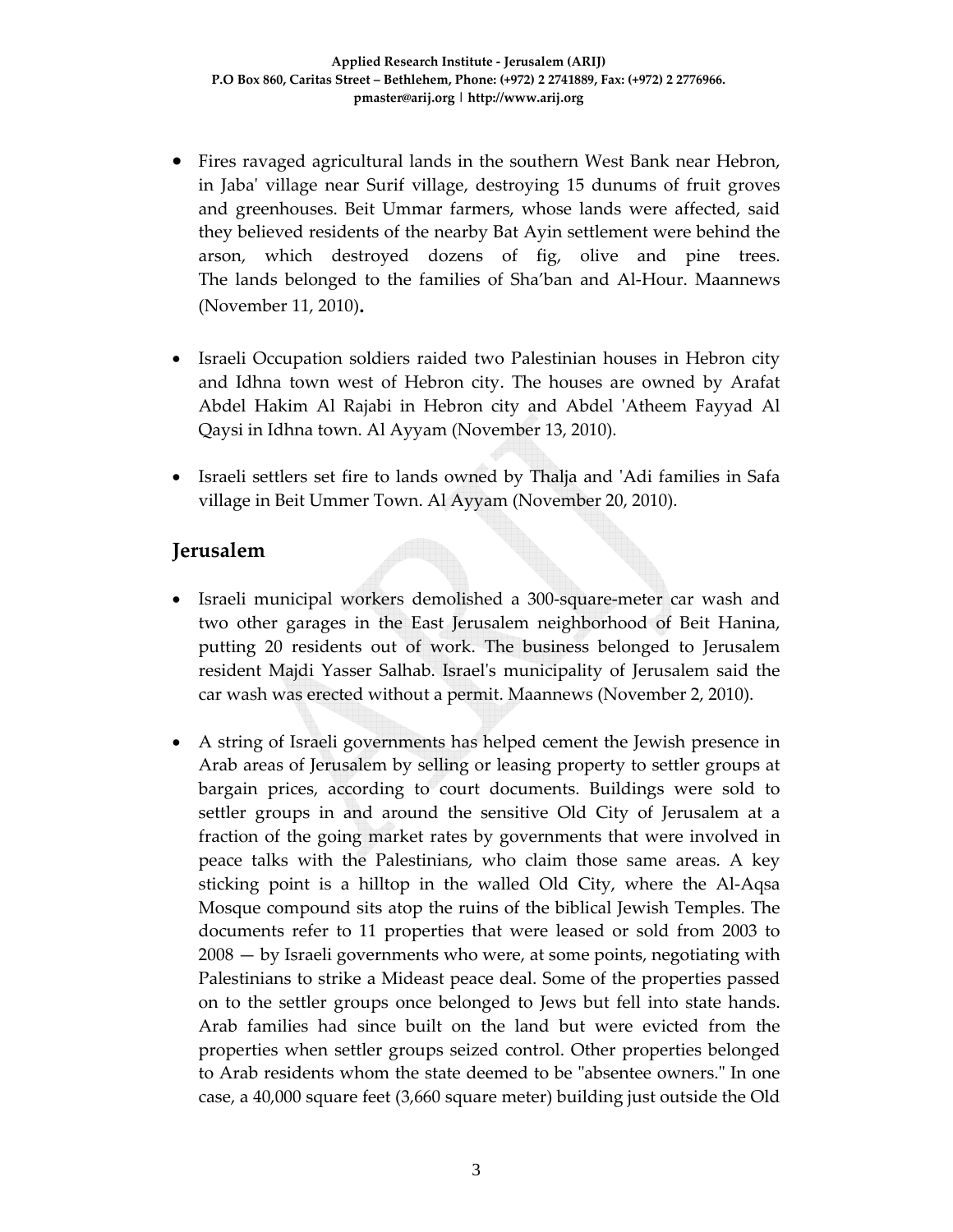City was sold to Jewish settlers in October 2006 for  $$190,000 - a$  tiny fraction of its market price. Also that year, an 11,000 square feet (1,057 square meter) building in the Old City was sold for of \$69,000, less than the cost of a tiny one‐bedroom apartment elsewhere in the city. Other deals featured similar low prices. Al Quds (November 7, 2010).

- Jerusalemʹs municipal planning and construction committee issued building permits for 32 housing units in the Pisgat Zeʹev neighborhood in East Jerusalem. Haaretz (November 8, 2010)
- Crews of Ateret Cohanim Jewish society attempted to establish a new outpost in Aqbat Al Saraya area in the Old city of Jerusalem by moving large quantities of building materials and stones to the building rented by resident Fatima Al Daoudi. Al Quds (November 8, 2010)
- The chairman of the Jerusalem District Planning and Building Committee, Ruth Yosef, published details of a program that will allow 930 housing units to be built in the Har Homa C area, with another 48 units in Har Homa B. An additional 320 units are planned for Ramot, also beyond the 1949 Green Line (Armistice Line). Haaretz (November 9, 2010).
- An ad was published in the Ha'aretz newspaper announcing the final approval of City Plan no. 12472, for the construction of the Mughrabi Ramp leading to the Temple Mount compound from the Wailing Wall Plaza. This was the final step required in order for the Jerusalem municipality to issue a construction permit and start the works. Haaretz (November 9, 2010)
- 66 Palestinian jewish families moved lately to live in Ras Al 'Amoud neighborhood in Jerusalem city, Maʹale Hazeitim. Al Quds (November 9, 2010).
- The Israeli Muncipality of Jerusalem handed five families in Al Bustan Neighborhood and Wadi Yasur neighborhood in Silwan city military orders to demolish their houses under the pretext of lacking valid building permits. Al Quds (November 10, 2010).
- Israeli bulldozers belonging to the Israeli municipality of Jerusalem razed a 3‐dunums land in the East Jerusalem neighborhood of Al‐Isawiya near the French Hill settlement. The owner of the land, Maher Muhammad Muheisen, said Israeli municipal officials came to his land 3 weeks ago to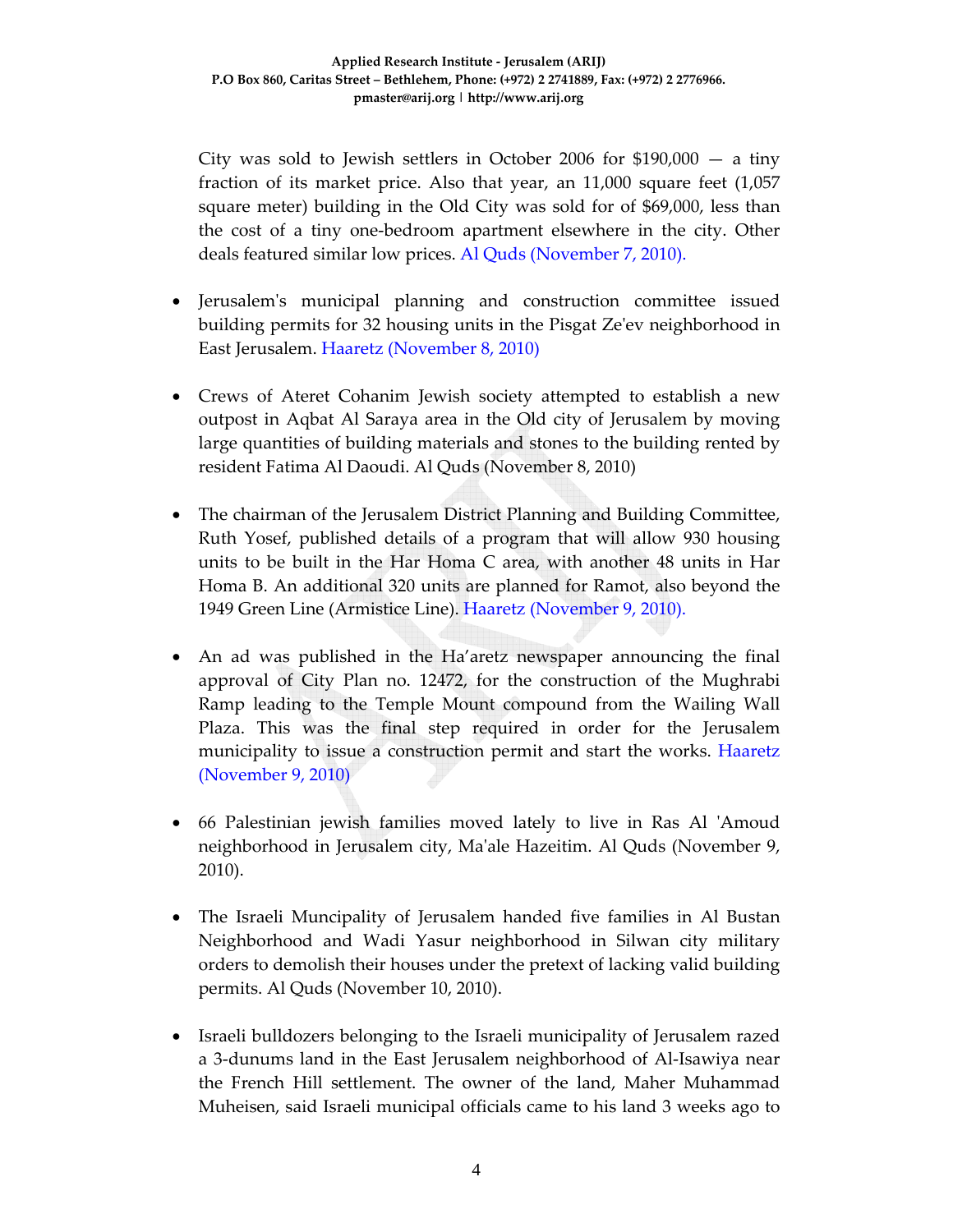inform him that he has to evacuate his land ang gave him 48 hours to carry on the evacuation order. The bulldozers also razed 60 olive, almonds and citrus trees and demolished a barn used for horses, sheep and chickens in addition to the demolition of two room made of bricks that was used by him. Maannews (November 11, 2010).

- Israel plans to put up for sale 3,000 new Jewish homes in Jerusalem next year, including in Arab areas. Shlomo Eshkol, an engineer appointed by the Jerusalem municipality, also spoke of a long‐term project to build 50,000 homes in Jerusalem during the next decade. Eshkol said the allocation of 3,000 new Jerusalem homes in 2011 included the areas that were illegally annexed by Israel in the 1980s, after the eastern part of the city was occupied in 1967. The plans were announced during a meeting between Jerusalem mayor Nir Barkat and a group of 60 Israeli developers. The homes would be available in west Jerusalemʹs Jewish neighborhoods of Arnona and Ramat Rachel, as well as the east Jerusalem districts of Givat Hamatos and Har Homa, the latter built on lands belonging to the Bethlehem municipality in the West Bank. Maannews (November 13, 2010).
- The Israeli Occupation Authorities are preparing for the inauguratin of Shu'fat crossing which was established on 70 dunums of Shu'fat town lands. Al Quds (November 15, 2010).
- Israeli Jerusalem Mayor Nir Barkat presented a controversial new city planning policy for East Jerusalem to the public. The re-zoning plan, according to a statement from the mayorʹs office, would take into account the "current unsatisfactory situation" and call for a freeze on all current demolition orders until the plan is approved and can go forward. The plan would have to be approved by the government of Israel before it could go ahead. Barkatʹs plan for occupied East Jerusalem includes demolishing several homes, a move that has been fuelling tensions in the flashpoint Holy City. At the heart of Barkat's plan is the so-called Gan Hamelech (King's Garden) project, in which 22 homes would be razed, while another 66 would be legalised in the Al‐Bustan Palestinian neighborhood. he 88 homes all had been slated for demolition because they were built without Israeli permits ‐‐ which are nearly impossible to obtain. The mayor added that after the Gan Hamelech project, the re‐zoning project would be extended to four other Arab neighbourhoods in the city. Maannews (November 17, 2010).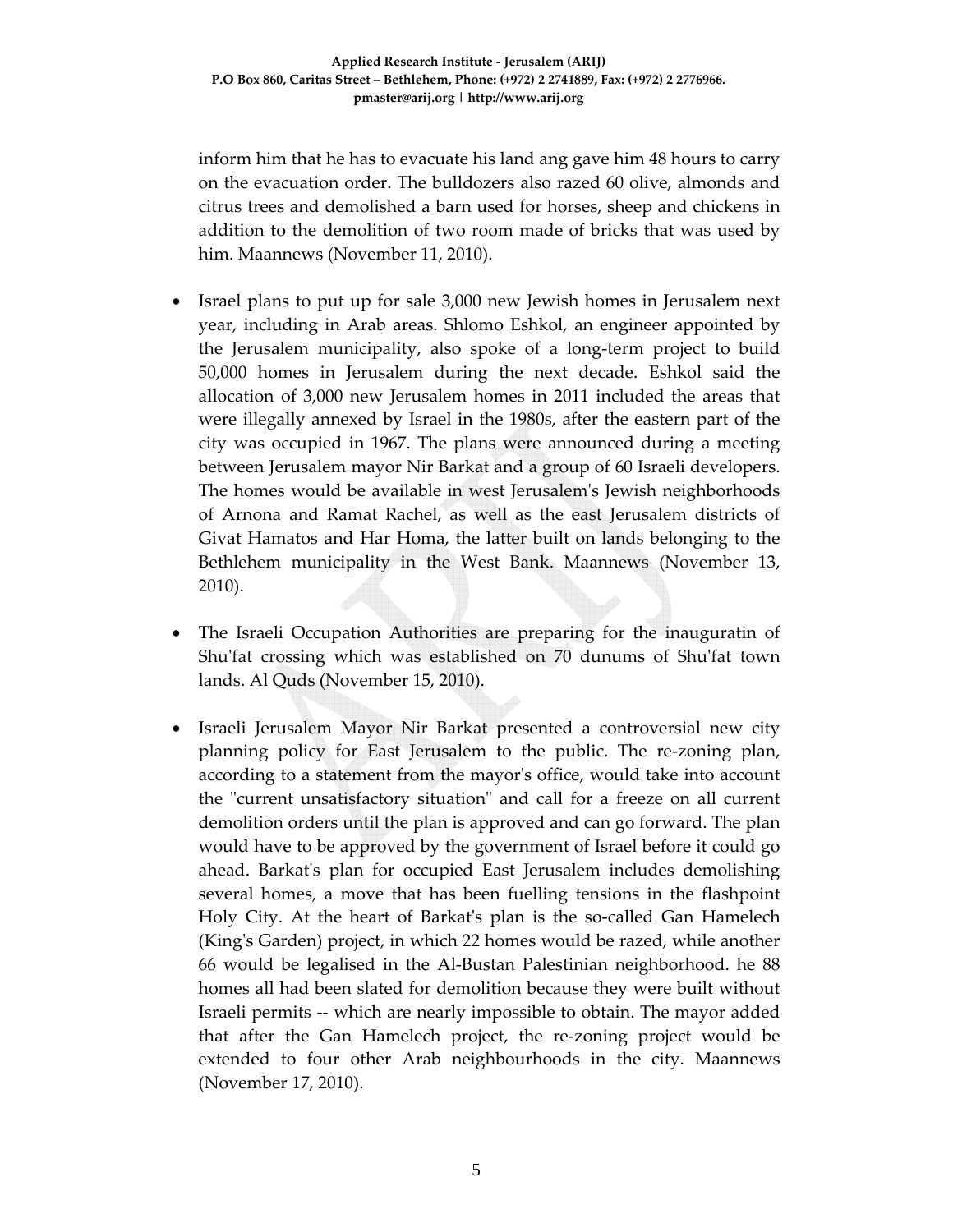- Israeli legal consultant Yahuda Feinstein, during a meeting between Israel's planning and construction committee attended by the Israeli mayor of Jerusalem and police force representatives gave directives to partially close down a settlement outpost in Silwan city and demolish hundreds of nearby Palestinian homes. Referring to sources inside Israel's Jerusalem municipality, The Jerusalem mayor Nir Barakat received the green light from Israeli Prime Minister Benjamin Netanyahu to carry out the demolitions. The committee said 340 homes are threatened to be demolished in Silwan for allegedly being built without a permit. Israeli authorities approved only 60 building permits since the eastern part of the city was occupied in 1967. Al Ayyam (November 20, 2010).
- The Israeli cabinet approved plans to invest millions of shekels in a fiveyear project to expand the plaza next to the Western Wall. The plans would invest 85 million shekels (23 million dollars, 17 million Euros) in the project. The project will be directed by Netanyahuʹs office and carried out in conjunction with the Western Wall Heritage Foundation and financed by a number of government offices, including the ministry of interior, tourism, education and defense. Al Quds (November 21, 2010).
- The Israeli Occupation authorities extended the closure of the Cultural Forum building in Surbaher Town in east Jerusalem. It is worth mentioning that the building has been closed since 2008. Al Quds (November 22, 2010).
- Israeli Occupation bulldozers demolished retaining walls and a barbed wire fence surrounding an agricultural field in Al Iswawiya town, northeast of Jerusalem. The walls were demolished two weeks ago, the rebuilt by villagers. Maannews (November 22, 2010).
- The Israeli Occupation bulldozers demolished agricultural barracks, a horse barn and a wall owned by Maher Mheisen in Al Isawiya Town in Jerusalem area allegedly for building without permit. Municipality crews also handed a number of Palestinian houses in the town military orders to demolish their houses under the same pretext. Wafa (Novemebr 23, 2010).
- Israeli settlers and police evicted a Palestinian family from their home in occupied East Jerusalem, after the house was sold to the settlers as claimed by some Israeli sources. The eviction began early in the day when police removed around 20 members of the Qaraeen family from their home in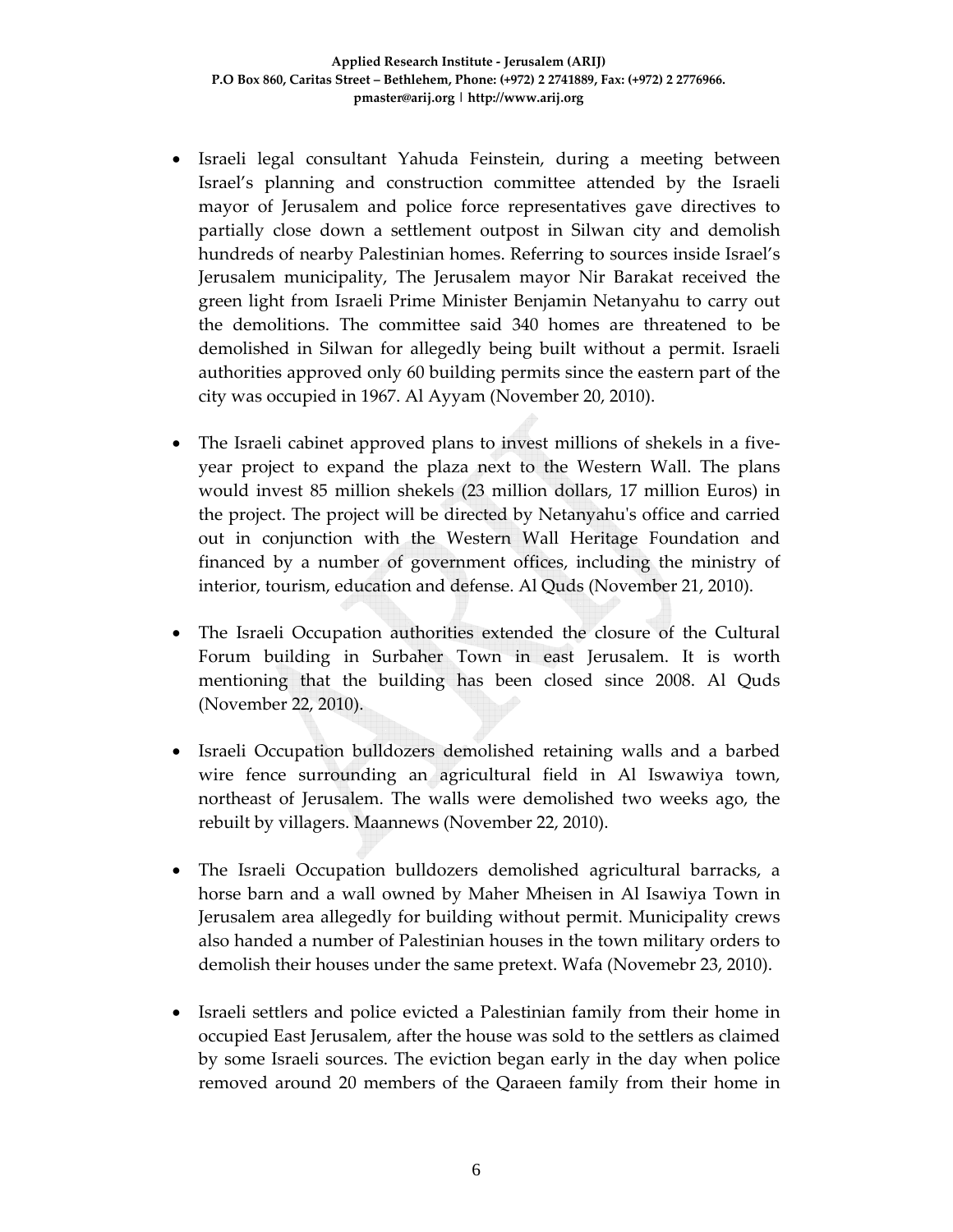Jabal Mukaber, a Palestinian neighborhood just south of Jerusalemʹs Old City. Maannews (November 23, 2010).

- The Israeli Occupation bulldozers demolished 6 nurseries and two stores, the first is used for selling stone and marble and is owned by Ahmad Muhammad Taqatqa while the other is used for selling furniture and is owned by Muhammad Abdel Rahman Abdel Rahim in Hizma town east of Jerusaem city under the pretext of being built without proper building authorization. The nurseries are owned by Muhammad Salem, Malek Abdel Karim, Samed Al khatib, Jamal Salah Ad Din and ʹAfifi Al Khatib. Wafa (November 24, 2010).
- Israeli police razed a Palestinian house in Al-Tur neighbourhood near the Mount of Olives in occupied East Jerusalem, shortly before the owner arrived home with a court order halting the demolition. The house is owned by Abed Zablah, a father of five. Maannews (November 24, 2010).
- Israeli settlers took over the second building in two days in East Jerusalem, in the At-Tur neighborhood, one day after forced evictions rendered at least 15 homeless in a nearby home. The latest home takeover followed a lengthy court battle between Palestinian residents and Lowell Investment, which the paper described as "a shell company set up to buy Palestinian assets on behalf of right‐wing groups such as Elad, whose mission is to settle Jews in East Jerusalem." The paper said the apartment had been ordered evacuated years earlier, while courts decided an ownership claim. According to court records cited by Haaretz, Lowell Investment signed a contract to purchase the apartment in 2005, and its representatives entered it for the first time in 2006. Maannews (November 25, 2010).
- The Israel Ministerial Legislation Committee has approved a proposed bill which will declare Jerusalem to be a "Jewish first grade national priority areaʺ. This will in turn entail the approval of a series of laws aimed to Judaise even further the Holy City. The bill is designed to allocate annual financial benefits to Jerusalem under the capital grant to support the educational, cultural, social, economic and industrial sectors in the city. It is all designed "to guarantee its status and development as the eternal capital [sic] of the state of Israel". Al Ayyam (November 27, 2010)
- The Israeli Occupation Police evacuated 4 owned apartments in Ash Sheikh Jarrah Neighborhood in Jerusalem city owned by Hamed Family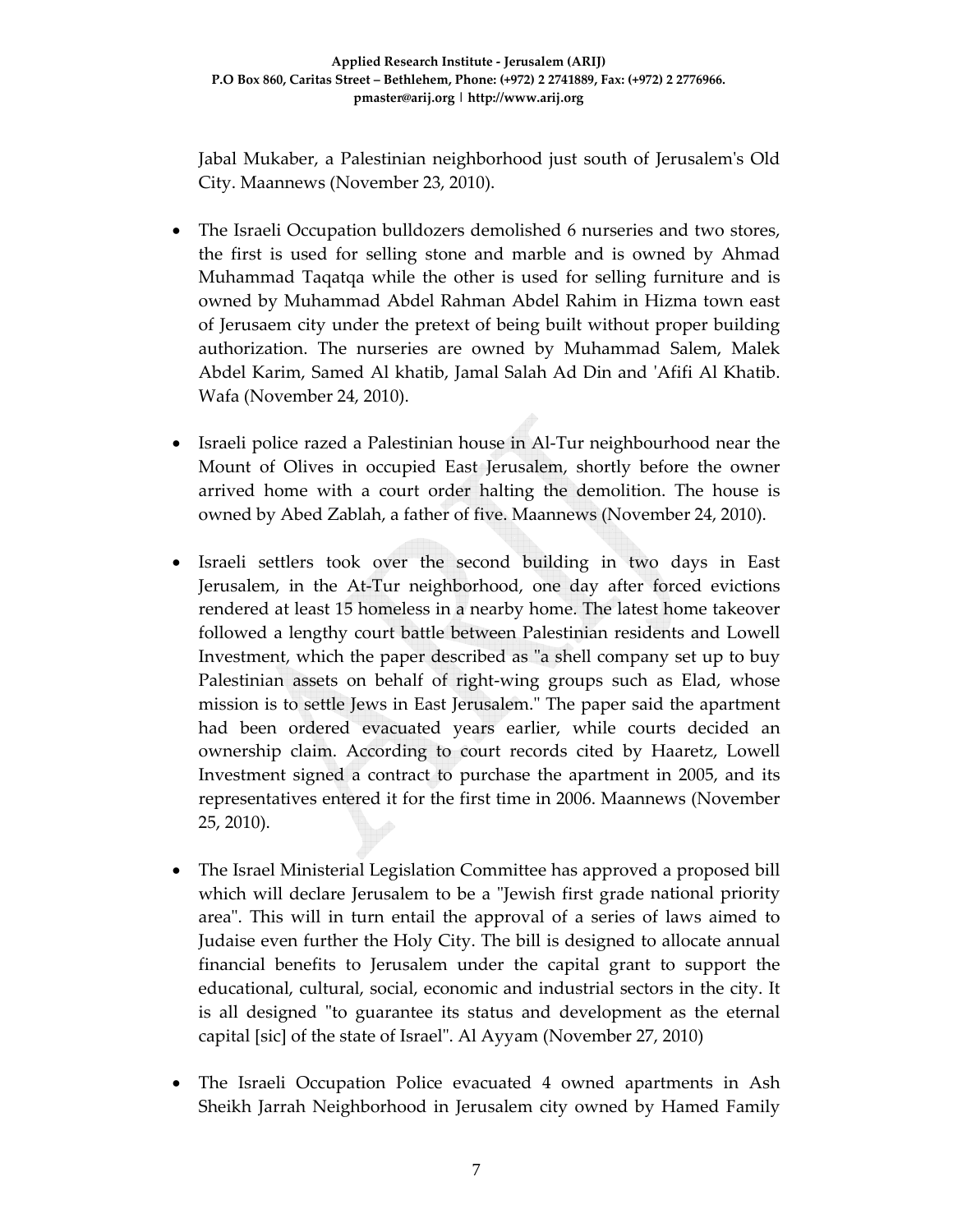under the pretext that the appartments are owned by Jewish groups. The four appartments are inhabited by 45 people. Al Ayyam (November 29, 2010).

- Israeli Bulldozers of the Jerusalem municipality escorted by Israeli police and border guards demolished a newly constructed home and a printing workshop in the neighborhood of Al‐Isawiya, north of the Old City. The home, under construction for two years, was a 125-square-meter building belonging to Atiyya Imteir, a father of eight and worker at the Shaare Zedek Medical Center. While the first demolition went unopposed, the subsequent demolition of a 20-meter-square printing shop in Al-'Isawiya, owned by Muhammad Robin Ulayyan, was contested by family members. Imteir said that he was given no prior notice that the building would be demolished. Maannews (November 30, 2010).
- In Sheikh Jarrah neighborhood, the Jerusalem Municipality demolished the top floor, a residential unit of around 40 m2, of a building on ʹShimon Hatzadik' street, affecting a family of 5 people. Maannews (November 30, 2010).
- The Israeli Occupation bulldozers demolished two houses in Ras Khamis near Shuʹfat Refugee camp in Jeruaslem city under the pretext of lacking building permits. Al Quds Al Arabi (November 30, 2010).

## **Ramallah**

- Israeli Occupation forces handed two residents in An Nabi saleh Village military orders to demolish their houses under the pretext of lacking valid building permits. The houses are owned by Mahmoud Al Tamimi (180 square meters) and Abdel Latif Al Tamimi (160 square meters). Al Quds (November 15, 2010).
- The Israeli Civil Administration served reidents of Qibya village west of Ramallah city military orers to demolish 26 structures (25 residential houses and an animal barn) in the village under the pretext of illegal building, due to their location in an area classified accoridng to Oslo II agreements as C area, which fall under the full Israeli control. Around 140 inhabitants live in these houses. Maannews (November 21, 2010).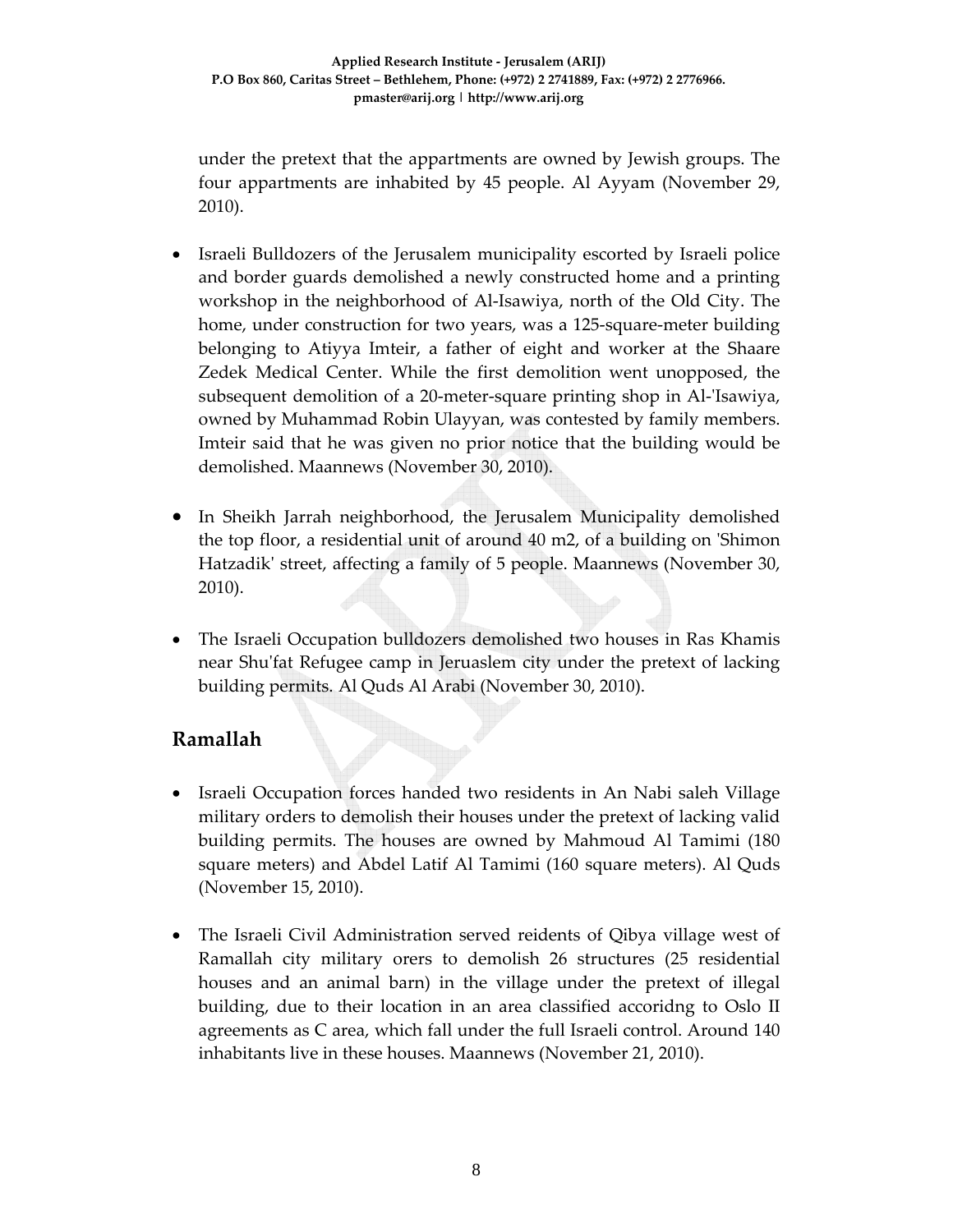• The Israeli Occupation forces raided Qatanna village southwest of Ramallah city and served residents Musa Taha and Hussein Shamasna military orders to demolish their animal barns. Al Ayyam (November 26, 2010).

# **Jericho**

- Israeli Occupation forces handed out arab Al Rashayda and Zayed in An Nuweimeh area north of Jericho city military orders to evacuate the area under the pretext of being illegaly living in an area classified by the Israelis as "closed military area". Among owners, the following were known: Saleh Al Zayed, Saleh Al Rashayda, Ismaiel Al Rashayda, Tayseer Rashayda, Sameer Rashayda, Ibrahim Al Zayed, Hussein Zayed, Odeh Al Zayed, and Suleimna Al Zayed. Al Ayyam (November 4, 2010).
- Palestinian Bedouins living in Abu Al-Ajaj, a small village in the Jordan Valley were surprised to see Israeli bulldozers demolishing 4 structures and displacing a family of 12. The incident came only two weeks after Israeli authorities confiscated lands belonging to the village slated to expand an illegal settlement. The demolished structures included sheds and barracks as well as water tankers which provide water for domestic use and for animals to drink. Abu Al‐Ajaj is a small village in the Jiftlik area which is the second largest populated area in the Jordan Valley after Jericho. About 7,000 Palestinian farmers live in Jiftlik and earn their living from agriculture and livestock. Maannews (November 24, 2010).

# **Salfit**

- Israeli settlers carried out construction near Ariel, Revava, Peduʹel, the Barkan industrial settlements in the northern West Bank. Land near these settlements was bulldozed in preparation for construction. Maannews (November 1, 2010).
- The Israeli occupation forces hindered sheep herders from acessing the pastures in Kherbit Shihada in Deir Istya village. The prevention came under the pretext that the pastures are located close to Nofim settlement. Al Ayyam (November 5, 2010).
- An Israeli plan to build 800 homes in the West Bank settlement of Ariel. The plan for a new neighborhood in the western part of Ariel has been all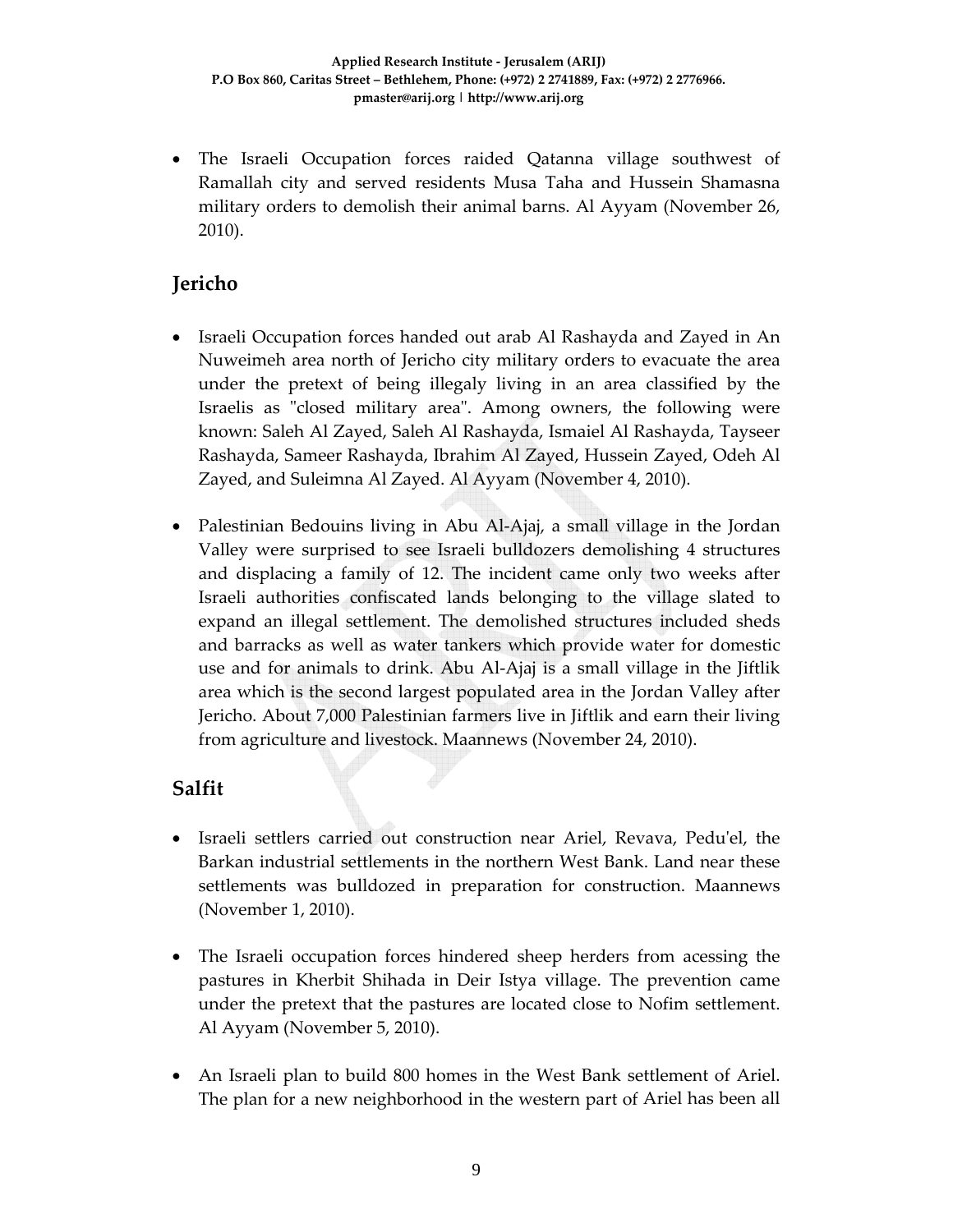but completed after years of litigation. Only the approval of the local planning and building committee is needed for the work to begin. The municipality supports the initiative. The area earmarked for Arielʹs new neighborhood is next to the Palestinian town Salfit. The compound is divided in two - state-owned land and land privately owned by businessman Avraham Shamai. Shamai sold the land a few years ago, but the buyers did not keep up their end of the agreement and the land reverted back to Shamai after prolonged litigation. Since this is privately owned land, the developer may put up fences and forge paths in preparation for construction with the approval of the municipal planning committee; he does not need the Defense Ministryʹs approval. Once the committee approves the plan, the construction may begin. Haaretz (November 9, 2010).

- Israeli settlers started razing lands in Kafr Ad Deik and Deir Ballut villages for the purposes of expanding Alei Zahav settlement. The targeted lands are estimated at 100 dunum. Al Ayyam (November 23, 2010).
- The Israeli occupation bulldozers demolished agricultural facilities and razed lands in Beer Abu ʹAmmar and Kaffet An Najajra areas in Qarawet Bani Hassan village west of Salfit city under the pretext that the lands are classified as state land where no Palestinian building or land utilization is allowed. The razed land area is estimated at 2000 dunums. Wafa (November 24, 2010).
- Israeli settlers started constructing between 40 & 50 housing units in Revava settlement. So far, 22 units were constructed on the ground. The Israeli PEACENOW movement revealed that 600 housing units were approved to be constructed in the settlement. The movement also added that another 150 housing units are being constructed in Yakir settlement which is established in Deir Istya and Qarawet Bani Hassan villages. Al Ayyam (November 24, 2010).
- The Israeli Occupation bulldozers demolished a Channel and pools for water harvesting in Wadi Qana area in Deir Istya village in Salfit Governorate. The IOF also confiscated some plastic pipes that were at the site. Wafa (November 24, 2010).
- Israeli forces demolished two agricultural projects south of Salfit in the northern West Bank. Both projects were funded by the Palestinian Finance Ministry and were worth hundreds of thousands of dollars. The Israeli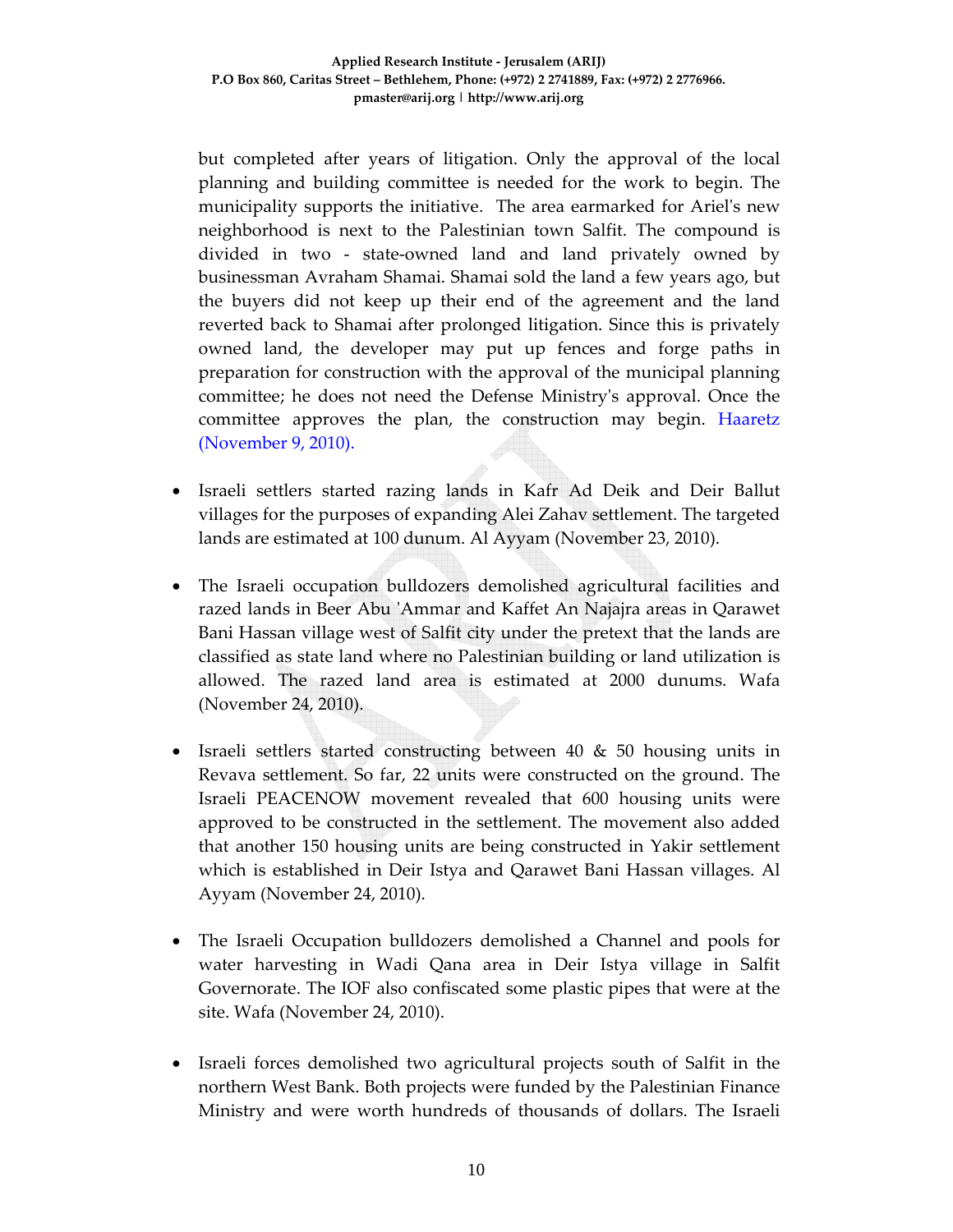Occupation forces raided Wadi Qana area near the village and declared the area a closed military zone. Crews from the Israeli Civil Administration and the Society for Protecting Nature in Israel arrived with bulldozers which demolished the Wadi Qana rehabilitation project which cost the Palestinian finance ministry 120,000 US dollars. A water canal was destroyed and parts of a reservoir and water network carrying water to orange groves were confiscated. The fence surrounding the project was also removed. The Israeli occupation forces also raided the area known as Beer Abu Ammar near Qarawat Bani Hassan village. They destroyed a land reclamation project and confiscated equipment there. The project was also funded by the Palestinian ministry of finance. It is worth mentioning that the Israeli occupation authorities had ordered Palestinian owners of the lands months earlier not to continue working on these on the grounds that Israel declared the area "state land." Maannews (November 24, 2010).

• ISRAEL is considering building a rail link to the sprawling Jewish settlement of Ariel, which lies deep inside the occupied West Bank. Three million shekels (\$1,055,653) had been allocated for a feasibility study of the project. The proposed rail line would link the town of Rosh Ha Ayin, east of Tel Aviv, with Ariel and also serve Barkan, another settlement. Al Quds (November 27, 2010).

# **Jenin**

- Israeli Occupation Forces closed Barta'a checkpoint north of Jenin city and hindered Palestinian access into and out of the checkpoint under the pretext of carrying out military trainings. Al Quds (November 20, 2010).
- Israeli Occupation forces raided 'Anin village west of Jenin city and stormed a number of Palestinian houses, among which, the house of Ahmad Ibrahim Yasin was known. Al Quds (November 22, 2010).

## **Tubas**

• Israeli settlers under the protection of Israeli security guard took over 200 dunums of lands of 'Ein Al Hilwah area in the northern valleys and hedged the land preparing to annex it to the nearby Maskiyot settlement. Al Quds (November 10, 2010).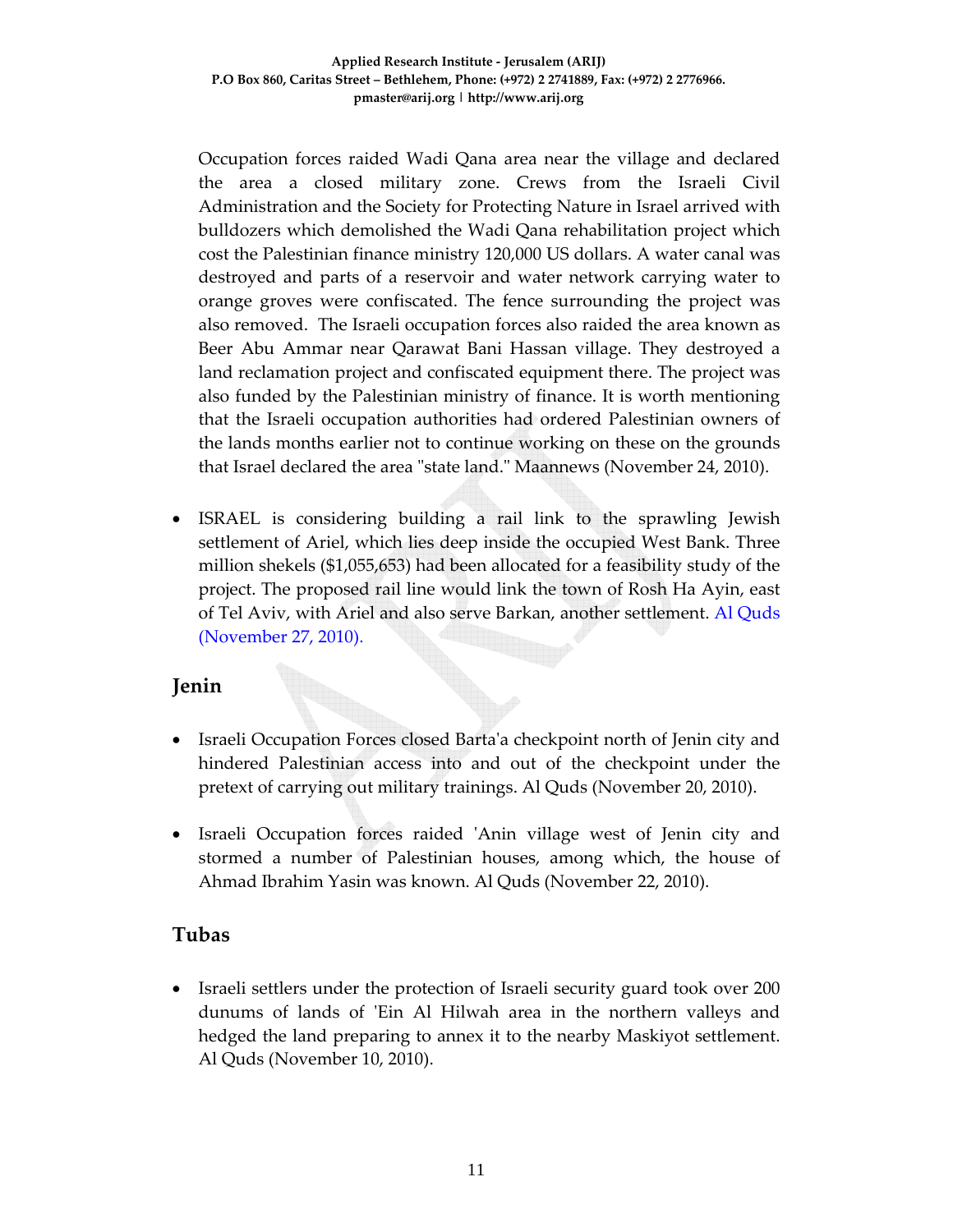- Israel's Civil Administration demolished a building in the Tubas area which villagers use as the only mosque in the small town. Residents of Khirbet Yarza, a village of less than 200 residents reported that Israeli bulldozers entered the Jordan Valley area early in the morning and tore down the mosque under the pretext of lacking a proper building permit. The building was demolished along with ten sheds which were built without permits in an area that Israeli forces had declared a firing zone. Maannews (November 26, 2010).
- Israeli Occupation forces tried to confiscate livestock from residents of the northern Jordan Valley. Residents of Al‐Faresyeh said soldiers assaulted and detained village council head Aref Darahmeh. Maannews (November 30, 2010).

# **Qalqilyia**

• Israeli settlers from the settlement of Givat Gilad set fire to Palestinian farmland in the village of Jit. About 100 trees were burned in the blaze. Another 86 dunums were set to fire in Saniryia village which resulted in the buring of 120 Olive trees. Israeli settlers also uprooted 30 Olive trees in Kafr Qaddum village. Maannews (November 18, 2010).

## **Tulkarem**

• The Israeli Occupation authorities closed Jubara Gate (gate number 753) south of Tulkarem city and hindered pedesterian and vehicluar movement without giving any reason for the closure. Wafa (November 22, 2010).

## **Nablus**

• Israeli Occupation troops entered the northern West Bank village of Madama overnight, with locals reporting several home invasions, shop closures and what was described as a sector lockdown. Several shop owners were said to have been forced to close their stores, while residents said they were threatened by the troops when windows of homes were opened to survey the situation. The lockdown was imposed up until at least 7 a.m. Maannews (November 2, 2010).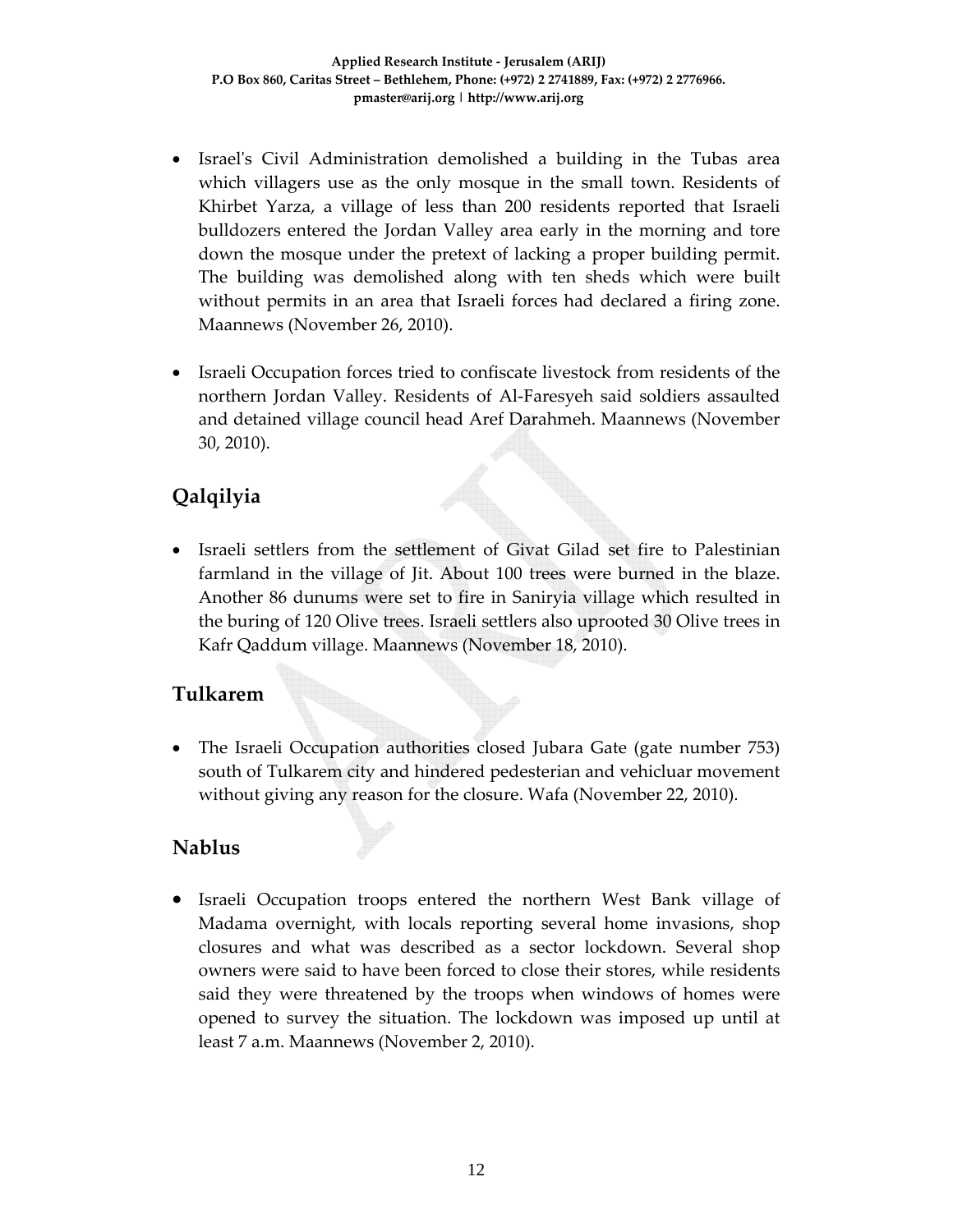- Israeli settlers of Eli settlements started expanding the settlement from its western side and razed lands owned by resident Abdel Rahman Saleem Al Khateeb planted with Olive and figs trees in As Sawiya village. Al Quds (November 5, 2010).
- Residents of Salem village said that Israeli settlers from Alon Moreh settlement burned about 200 of their olive trees and also torched surrounding grazing land. The affected trees were on ground adjoining the settlement of Alon Moreh, for reasons of Israeli security, kept off limits to their owners for most of the time. Maannews (November 15, 2010).
- Israeli settlers set fire into 150 Olive trees in Salim village south of Nablus city. Al Quds (November 18, 2010).
- Israeli settlers started expanding the Rechalim settlement, built on lands confiscated from farmers of the northern villages of Yatma and As‐Sawiya south of Nablus. Bulldozers began digging the land and settlers from Rechalim occupied hundreds of acres. The land belonged to Abu Dola, Abu Salih, Abu Shahin, Albeik, and Hajj Suleiman families from the As‐ Sawiya and Yatma villages. Maannews (November 22, 2010).
- Armed Israeli settlers stopped Palestinian farmers from working on their land in the West Bank village of Qaryut, south of Nablus. The settlers from the settlement of Shilo ordered the farmers to leave farmland surrounding the settlement. It is worth mentioing that residents of the village have a decision from the Israeli Attorney General that allows them to work on the land in question, an area of about 50 dunums. Maannews (November 22, 2010).
- Israeli settlers bulldozed some 50 dunums of Palestinian farmland near the village of Jalud, south of Nablus, in the process of constructing a road between two nearby settlements. Settler bulldozers had overturned the lands between the settlements of Shillo and Shavut Rachel located west of Jalud in an attempt to link the two. The road under construction between the two settlements was a part of a plan to seize new land in order to expand the two settlements. Maannews (November 24, 2010).
- Residents of the illegal settlement Yetzhar in the Nablus Governorate set fire to olive on land belonging to Madama and Asira villages south of Nablus. Maannews (November 30, 2010).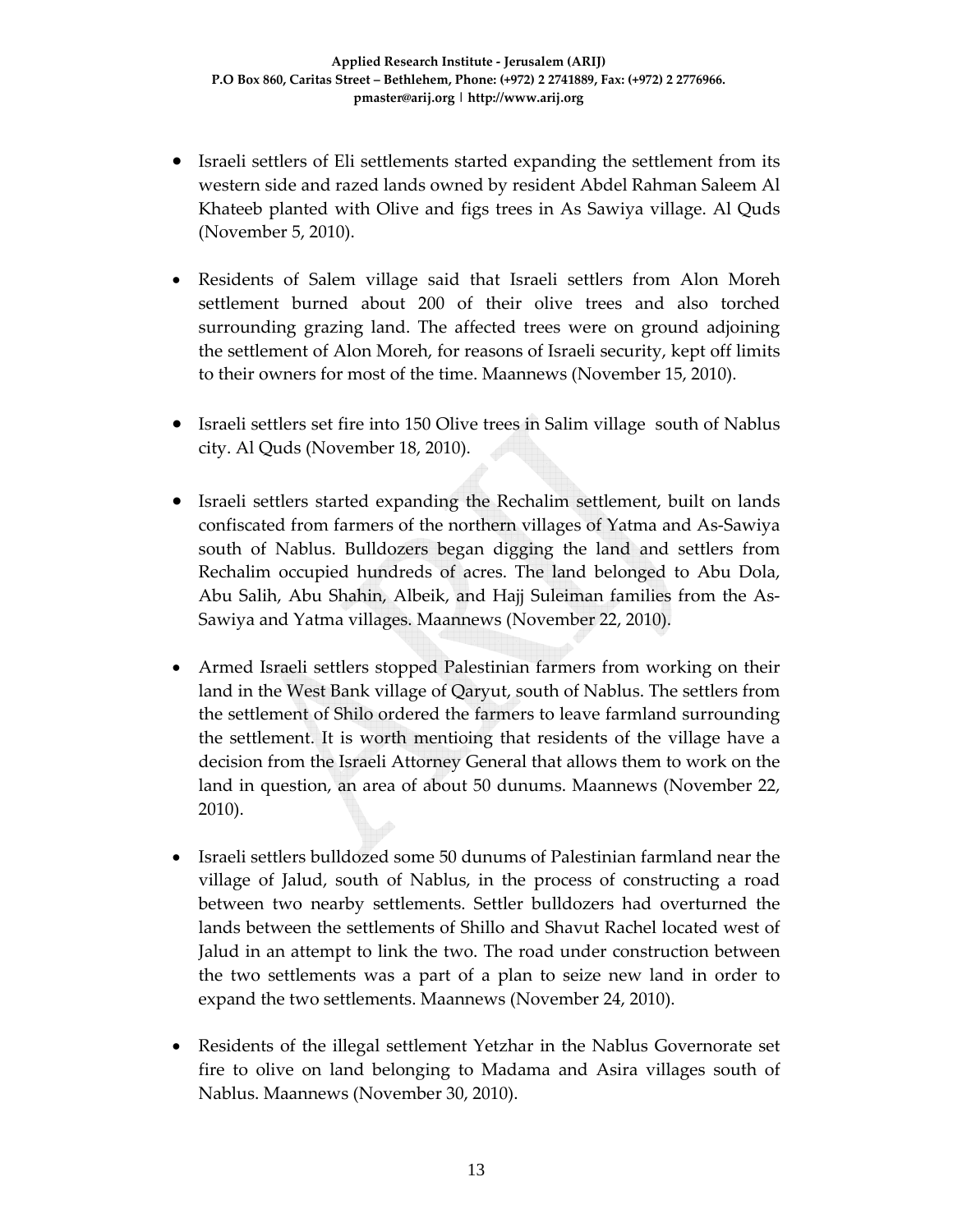• An Israeli military order to take over lands in Beit Furik village in Nablus Governorate under the pretext of security. The threatened lands are located near Itamar settlement. Al Quds (November 30, 2010).

#### **Others**

- Israel's Military Police and Crossings Administration will begin a new campaign to upgrade and replace checkpoint signs to their Hebrew monikers. Some of the checkpoints, which never had Hebrew names and instead borrowed the names of the Palestinian towns and villages they abutted, would be changed in favor of more traditional Hebrew. Some of the changes expected were, from Arabic to Hebrew: Jalame to Gilboa, Niʹlin to Kiryat Safer, Hussan to Beitar, and Jubara to Te'enim. Maannews (November 6, 2010).
- The Israeli chief of staff, Yair Naveh will be "converting" the names of Israeli checkpoints from their original Arabic names to Hebrew names. For example, Nilin crossing will become Kiryat HaSefer. The IDF's reasoning this to: "The Hebrew names will convey to Palestinians the message of Israeli control…It will also convey to the soldiers and border crossing personnel that they are not protecting a Palestinian area, but Israeli territory.ʺ Al Quds (Novemerb 13, 2010)
- A report issued by PeaceNow Israeli movement stated that the Israeli occupation authority (IOA) started building 1260 housing units in the West Bank settlements since the end of the freeze almost one month and a half ago. The report also stated that the annual building average in settlements had reached 1600 housing units. PEACENOW (November 14, 2010)
- Israel will begin constructing a barrier on its border with Egypt within the next two weeks, Prime Minister Benjamin Netanyahu said. The government has said that the central purpose of this fence is to keep the growing number of illegal migrants from infiltrating the country. Haaretz (November 14, 2010).
- The Israeli Cabinet was deliberating on whether to move forward with a proposal by the United States to limit the construction of settlements in the West Bank, in the hopes of kick-starting stalled peace negotiations with the Palestinians. If the ministers agree to adopt the proposal, they would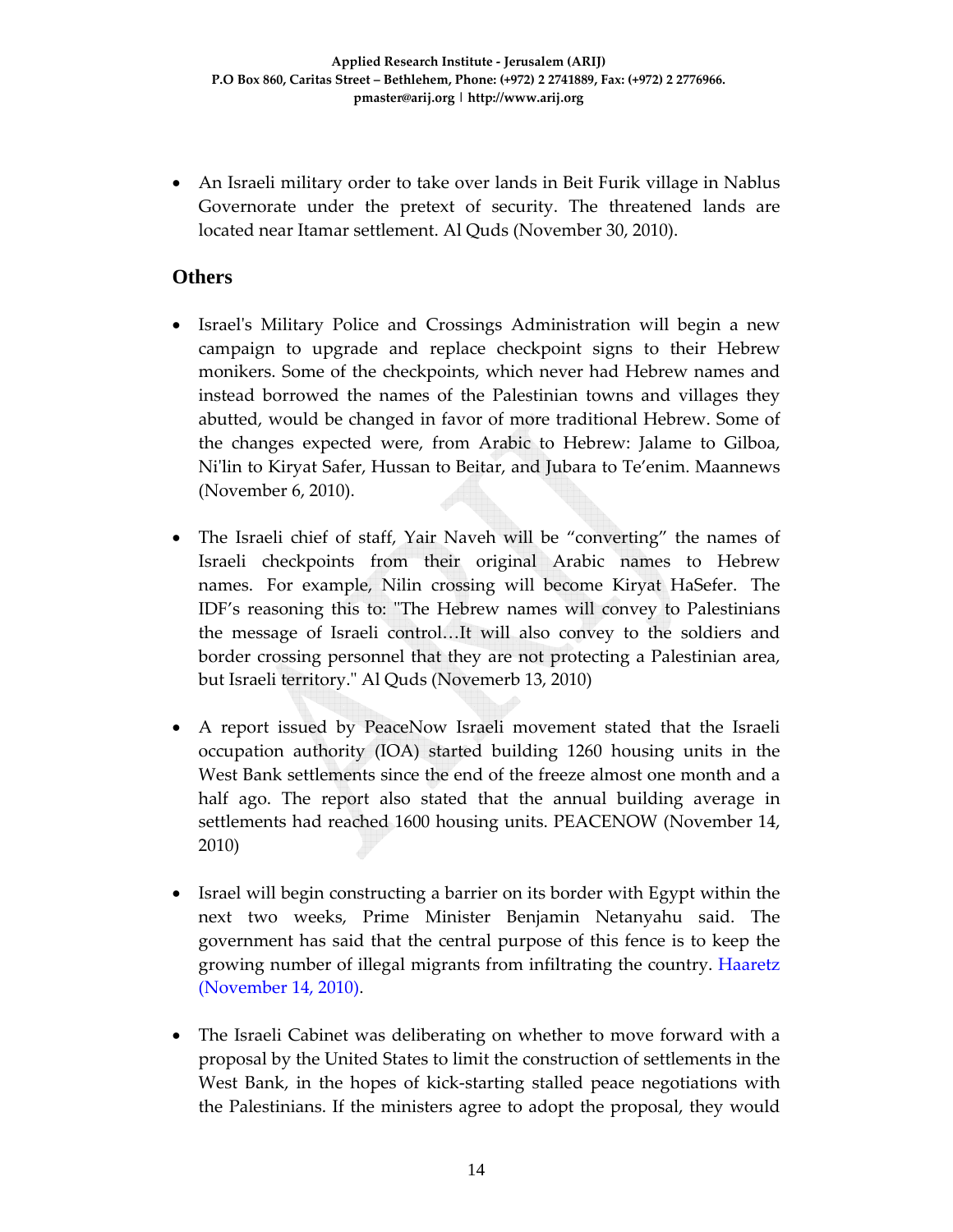impose a 90‐day moratorium that could open a window for the Israeli government and the Palestinian authority to hammer out the borders of future separate states, and outline where Israel can and cannot continue to build. Al Ayyam (November 14, 2010).

- The construction of a security fence along the Israeli-Egyptian border will begin on Monday. Tractors and engineering equipment are planned to arrive on location where work will begin to build an electronic barrier alongside the breached border, from which tens of thousands of African and refugee have infiltrated Israeli territory. The Israeli Defense Ministry is in charge of building the fence, in accordance to the governmental decision made last March. The Derech Acheret management was responsible for advertizing the bid for the electronic barrier. The fence is expected to be 150 km long and will be hooked to surveillance cameras and other technological equipment intended to help monitor the area. According to estimates, the project should be completed within a couple of years. The budget for this project is currently NIS 1.35 billion (nearly \$37 million). Ynetnews (November 21, 2010).
- The Israeli Knesset approved in second and third readings the referendum law which requires a public majority and the votes of 60 Knesset members ahead of any withdrawal from the Golan Heights or east Jerusalem. Sixty‐ five MKs voted in favor of the bill and 33 opposed. Ynetnews (November 22, 2010).
- Israeli settlers have turned many water springs in the West Bank Territory into tourism sites from which the Palestinians are barred. Hebrewlanguage signs have been posted near many springs; some places have become memorial sites for settlers killed in attacks or during military service. Brown signs dot Samaria's roads bearing the Hebrew name of a nearby spring. This name is likely to appear on the Springs Route's site list on a tourist map of local councils such as Mateh Binyamin in southern Samaria. According to Dror Etkes, who has been researching construction in the settlements for several years, at least 25 springs are undergoing development for tourism. "Access to these springs has been blocked to the Palestinians, and there are dozens of other springs that the settlers have marked as targets for takeover," he says. Haaretz (November 22, 2010).

## **Monthly Violations Statistics – November 2010**